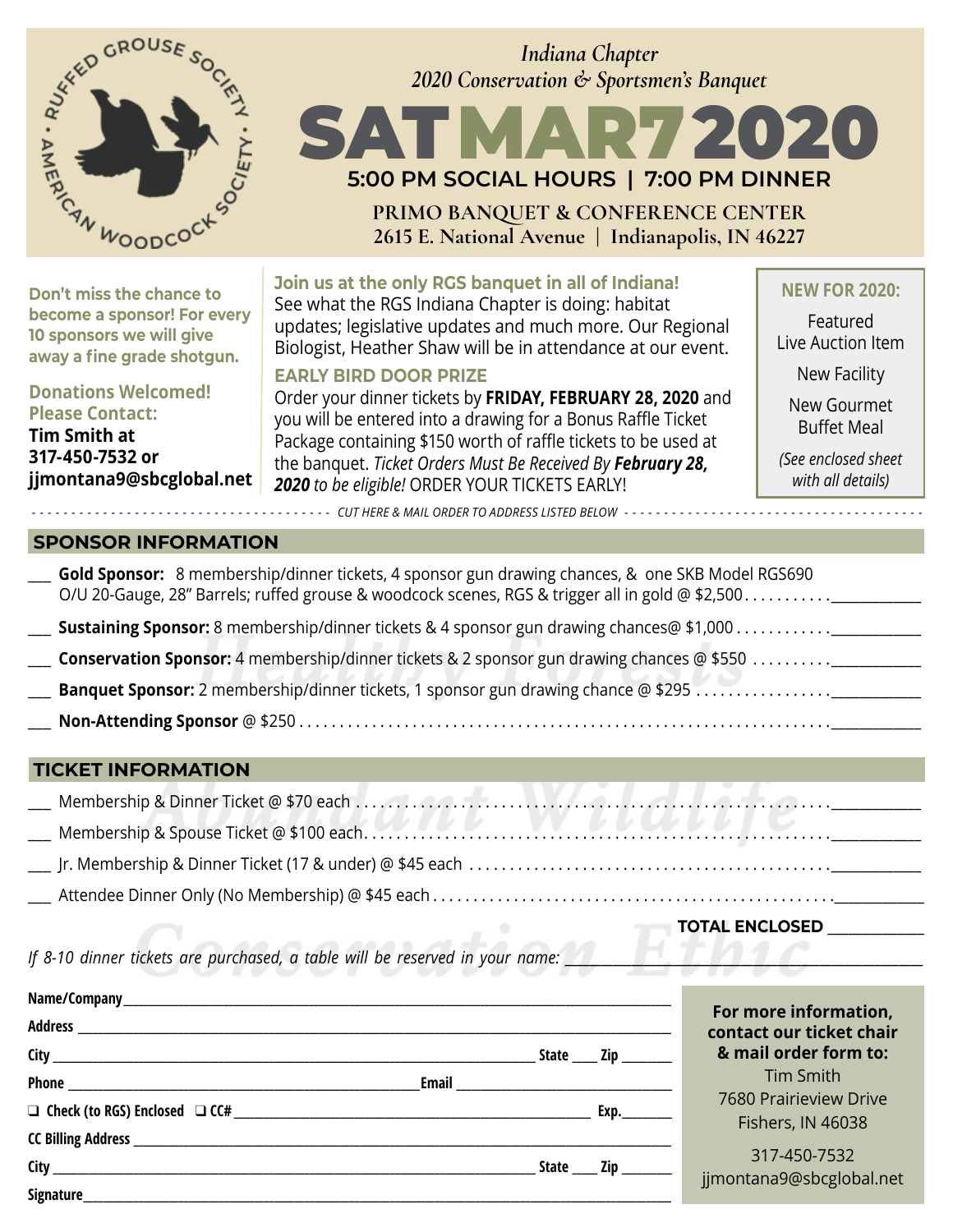# **Indiana Chapter 2020 Conservation & Sportsmen's Banquet**

## **Featured Live Auction Item:**





### **Two Day Guided Grouse & Woodcock Hunt For Two Hunters With Ruffed Grouse Society Regional Biologist Heather Shaw**

Spend two days afield next Fall pursuing the King of the Game Birds, with one of the Ruffed Grouse Society/American Woodcock Society biologists. Hunt where Heather calls home, Michigan. Heather has always had a passion for the outdoors. You are sure to have a great two days in the field. The hunt includes two days of hunting south of the Marquette, Michigan area; Heather will take you to some of her best honey holes. Hunt includes lunch and two night stay (double occupancy) at a local hotel in Marquette, Michigan: expires March 7, 2021; exact date to be finalized with successful bidder and Heather; hunt must be taken in 2020 season. Hunt with your dog or Heather's; travel to and from the Marquette, Michigan area and licenses are the





responsibility of the successful bidder. This featured package also includes two (2) \$150.00 **Gumleaf Gift Certificates** and a **Bottle of Blanton's Bourbon**

# **Please Join Us This Year**



**We are at a** *New* **Facility**

# **We have a***New* **Gourmet Buffet:**

## **Prime Rib of Beef**

**(Slowly Roasted Served in its own juices)**

## **Chicken Marsala**

**(Boneless Breast of Chicken in Marsala Wine Sauce)**

**Salads, Vegetables and a Cheesecake Dessert**

*We have a Bigger and Better Event Planned for 2020!*